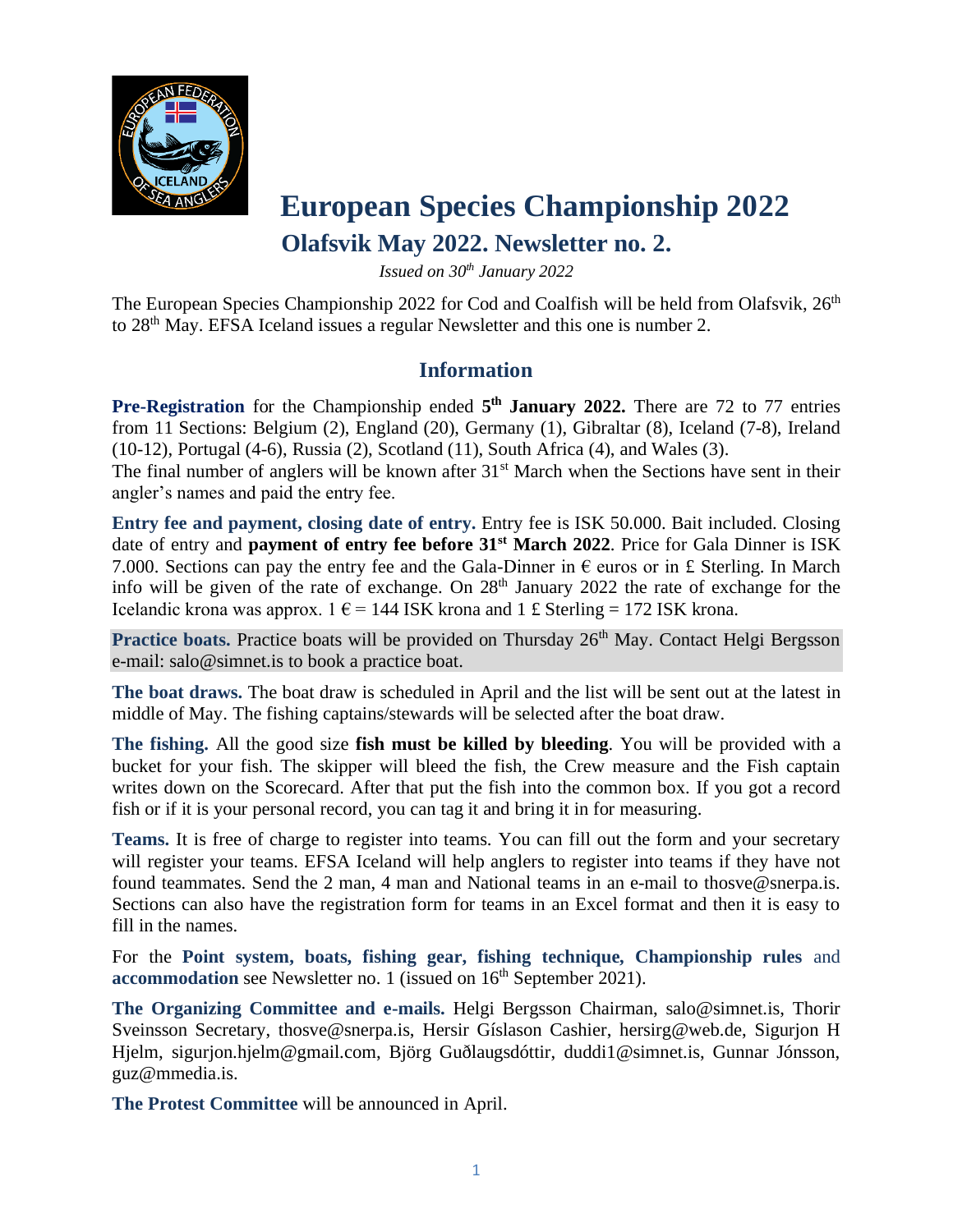#### **Olafsvik Iceland 2022 EFSA European Species Championship**

#### **Programme and Timetable of Events**

Programme for the EFSA Species Championship 2022 held from Thursday 26<sup>th</sup> May to Saturday 28<sup>th</sup> May from Olafsvik.

| <b>Thursday 26 May</b> | <b>Registration and Opening Ceremony</b> |
|------------------------|------------------------------------------|
| 18:00                  | Registration at Klif, Olafsvik           |
| 20:00                  | Opening Ceremony at Klif, Olafsvik       |
| <b>Friday 27 May</b>   | <b>Cod and Coalfish</b>                  |
| 06:30                  | Assemble at Pier Olafsvik                |
| 07:00                  | Boats depart for fishing grounds         |
| 08:00                  | Lines down                               |
| 14:00                  | Lines up                                 |
| 16:00                  | All boats must be in harbour             |
| 19:00                  | Days results displayed                   |
| <b>Saturday 28 May</b> | <b>Cod and Coalfish</b>                  |
| $06:30 - 16:00$        | Same as Friday                           |
| 19:00                  | Days results displayed                   |
| 20:00                  | Presentation of awards                   |
| 21:00                  | Gala Dinner at Klif, Olafsvik            |
|                        |                                          |

The times and programme are subject to alteration at the discretion of the Organising Committee.

#### **Medal List and Awards**

**European Species Champion Prizes**

| <b>Category</b>             | <b>Medal/Pins</b>                       | <b>Awards</b> |
|-----------------------------|-----------------------------------------|---------------|
| Individual Species Champion | Gold/Silver/Bronze Medals and EFSA Pins | $1st - 3rd$   |
| <b>Best Lady</b>            | Gold Medal                              | $1st - 3rd$   |
| <b>Best Senior</b>          | Gold/Silver/Bronze Medals               | $1st - 3rd$   |
| <b>Best Junior</b>          | Gold Medal                              | 1st           |
| Team of Two                 | Gold/Silver/Bronze Medals (2)           | $1st - 3rd$   |
| <b>Excecutive Team</b>      | Gold/Silver/Bronze Medals (4)           | $1st - 3rd$   |
| Team of Four                | Gold/Silver/Bronze Medals (4)           | $1st - 3rd$   |
| National Team Champion      | Gold/Silver/Bronze Medals (5)           | $1st - 3rd$   |
| Longest Cod                 | Gold Medal                              | 1st           |
| Longest Coalfish            | Gold Medal                              | 1st           |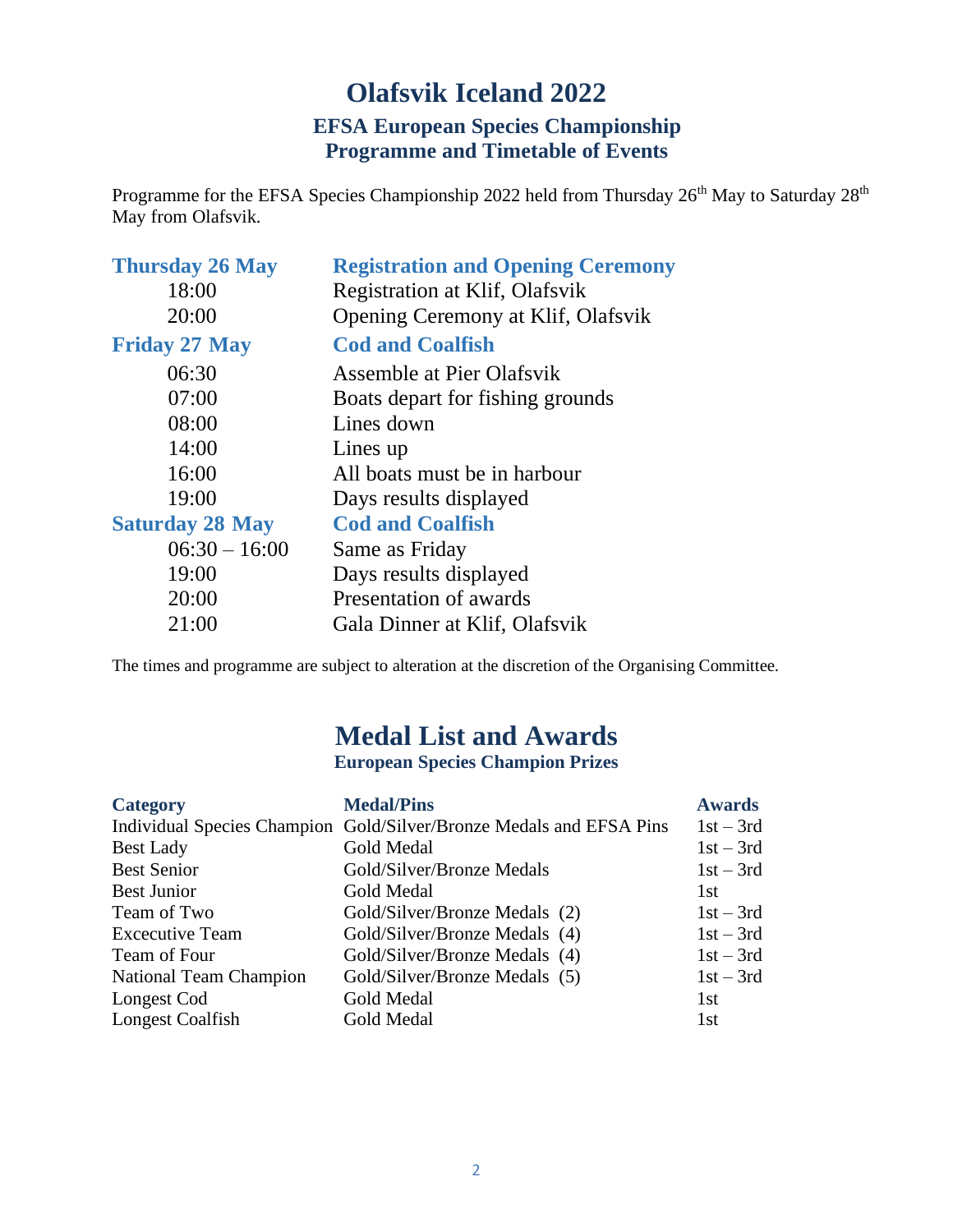#### **Awards Olafsvik 2022 (specimen)**



#### **The Community House Klif**

Registration, Opening Ceremony, presentation of medals, pins and awards, and the Gala Dinner is at the Community house Klif on the outskirt of the town.



**EFSA uniform.** You must wear EFSA uniform at the Opening Ceremony, the Prize giving Ceremony and the Gala dinner.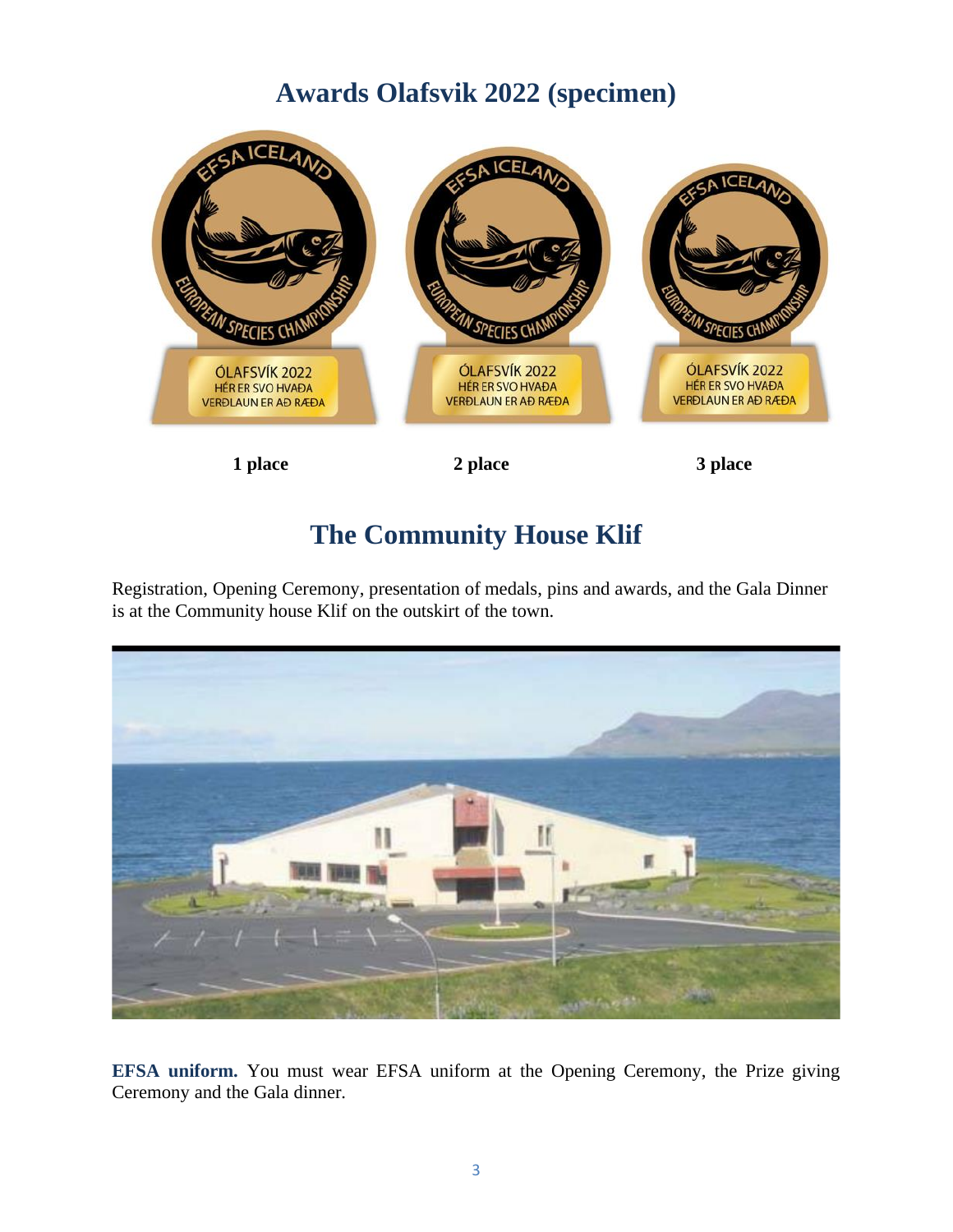## **The departure of the boats**

The boats will depart from two or three piers in Olafsvik harbour.



## **Restaurants in Olafsvik**

There are two restaurants in Olafsvik and one fast-food diner.



The SKER Restaurant in Olafsvik. See www.skerrestaurant.is and info@skerrestaurant.is.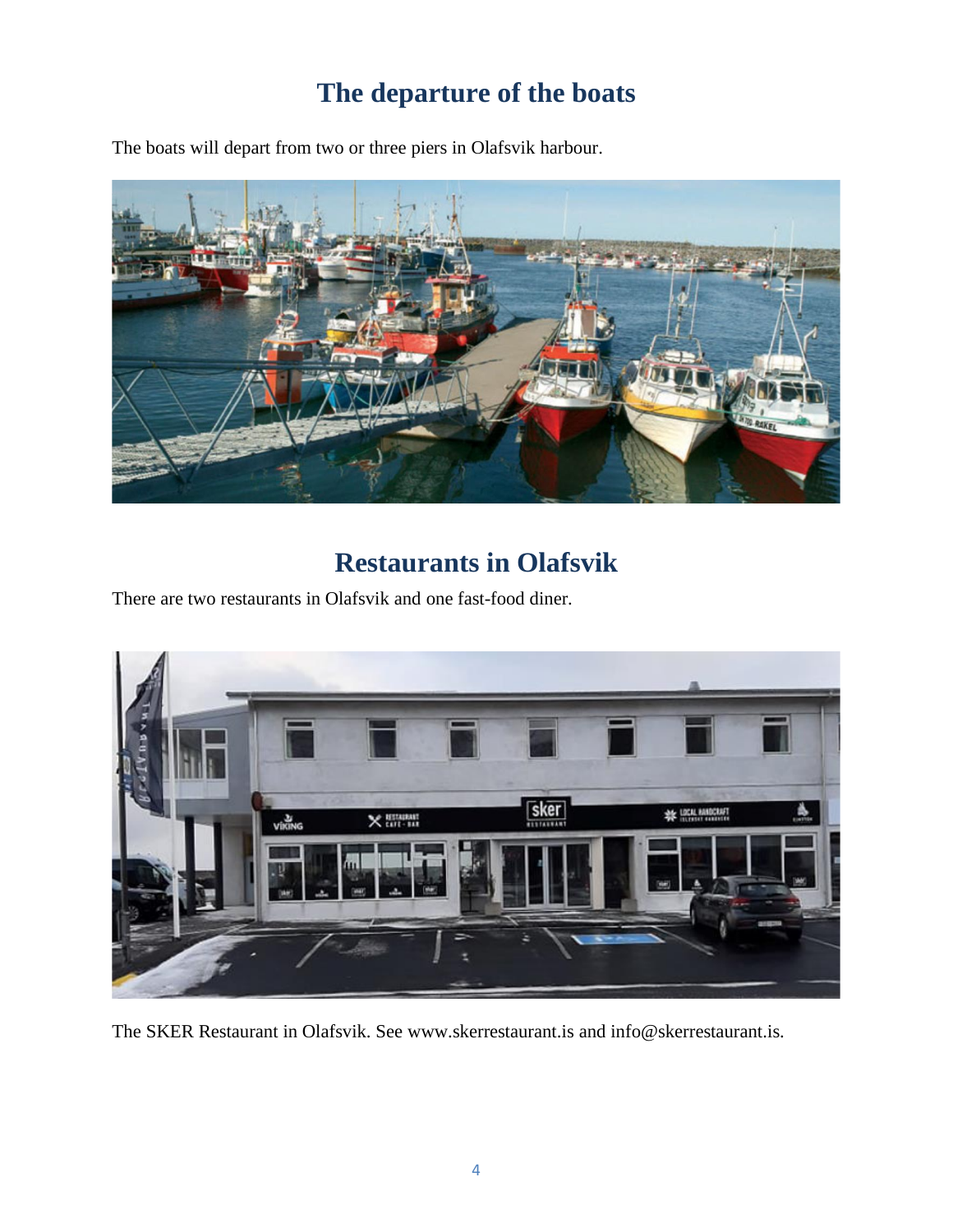

The REKS Restaurant in Olafsvik.



The ÓK´s fast-food diner in Olafsvik.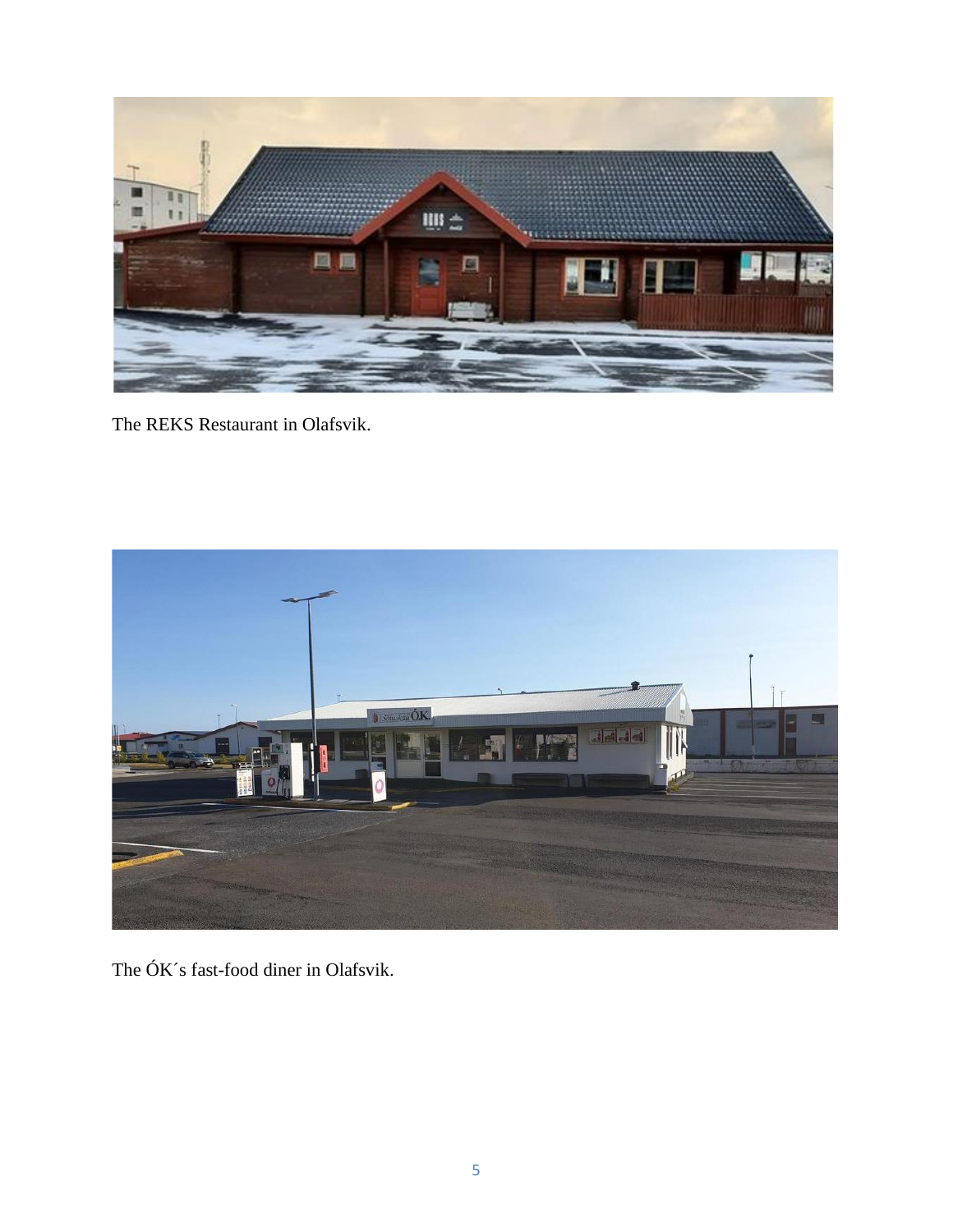#### **Entry Form EFSA Species Championship 2022 Olafsvik Iceland 26th –28th May 2022**

| 1. Angler details:                                                                  |                                       |              |               |                 |            |
|-------------------------------------------------------------------------------------|---------------------------------------|--------------|---------------|-----------------|------------|
| Surname and title:                                                                  | <b>First Name:</b>                    |              |               |                 |            |
| Address:                                                                            |                                       |              |               |                 |            |
| E-mail:                                                                             |                                       |              |               |                 |            |
| Section:                                                                            | Membership No:                        |              |               |                 |            |
| 2. Membership Class: Please mark in front of all relevant with <b>X</b> that apply: |                                       |              |               |                 |            |
| _Annual member. _Life member. _Lady. _Senior (65 and over). _Junior (under 18).     |                                       |              |               |                 |            |
| Junior and Senior age at start of event to count.                                   |                                       |              |               |                 |            |
| 3. Non-fishing companions:                                                          |                                       |              |               |                 |            |
|                                                                                     |                                       |              |               |                 |            |
|                                                                                     |                                       |              |               |                 |            |
| 4. Entry costs:                                                                     |                                       | <b>Adult</b> | <b>Junior</b> | <b>Number</b>   | Sub-total  |
| Species Championship                                                                |                                       | ISK 50.000   | ISK 25.000    |                 | $ISK$      |
| Gala Dinner                                                                         |                                       | ISK 7.000    | $ISK$ 4.000   | 1.1.1.1.1.1.1.1 | $ISK$      |
| <b>Total amount due:</b>                                                            |                                       |              |               |                 | <b>ISK</b> |
| 5. Account details:                                                                 |                                       |              |               |                 |            |
| Account name                                                                        | EFSA Iceland                          |              |               |                 |            |
| <b>IBAN</b>                                                                         | IS54 0324 2600 6906 6906 0628 30      |              |               |                 |            |
| <b>SWIFT Code</b>                                                                   | esjaisre                              |              |               |                 |            |
| <b>Bank</b> address                                                                 | Borgartun 19. 105 Reykjavik. Iceland. |              |               |                 |            |

**All entry forms must be sent to your own Section Secretary by the date specified by your Section. Pre-registration before 5th January 2022. Your Section Secretary is responsible for forwarding all entry forms and cleared payments prior to close of entries which are due prior to: March 31st 2022. No refund.**

The sender is responsible for all transmission charges imposed by the sending and receiving banks and this must be allowed for in any funds sent. Receipt of payments and entries received will be acknowledged to the relevant Section Secretary within one month of close of entries.

#### **Section Secretaries only may send entry forms to:**

EFSA Iceland Secretary Thorir Sveinsson, Njörvasundi 1, 104 Reykjavik, Iceland. E-mail: thosve@snerpa.is

6. I agree to be bound by the rules of the event and will not hold the Organisers or Federation responsible for any loss, damage or accident caused to myself, my companions or property during the event programme.

Date: Signed: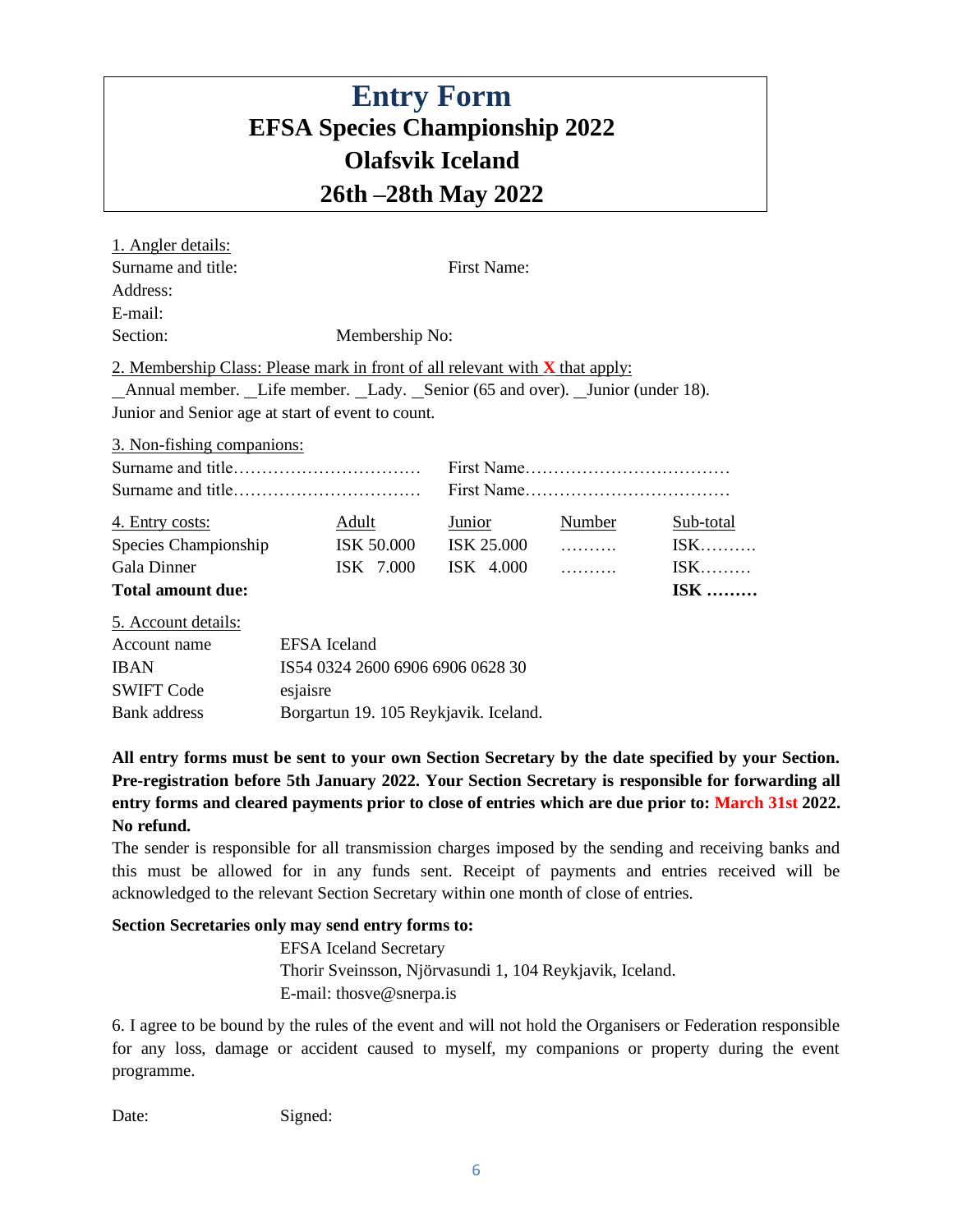#### **Registration for Teams**

It is free of charge to register into teams. Send in your team registration to thosve@snerpa.is.



**EFSA European Species Championship**

**EFSA Iceland Olafsvik May 26th-28th 2022**

| 4 man team |     | Team no.       |
|------------|-----|----------------|
| Angler     | No. | <b>Section</b> |
|            |     |                |
|            |     |                |
|            |     |                |
|            |     |                |

*angler´s signature registration signature*



**EFSA European Species Championship**

**EFSA Iceland Olafsvik May 26th-28th 2022**

# **2 man team**

|        |     | Team no.       |
|--------|-----|----------------|
| Angler | No. | <b>Section</b> |
|        |     |                |
|        |     |                |

*angler´s signature registration signature*